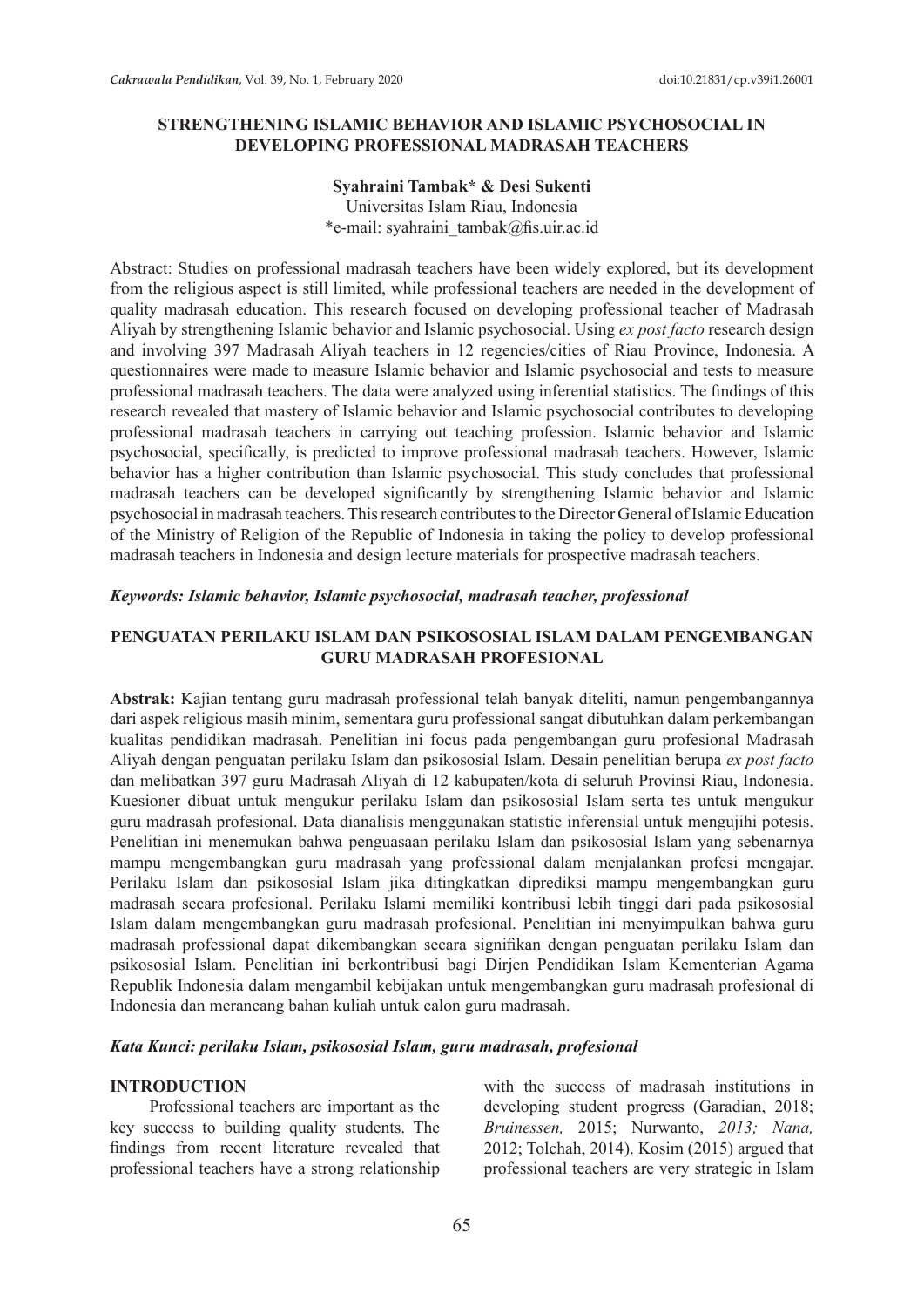because they carry out professional missions as well as Islamic science to guide students to obey to Allah SWT (The God Almighty) and educate them to master the science. Raihani (2012) stated that the existence of teachers who have high performance is a major driver for the creation of justice for students as well as advancing school.

This research explored the development of professional teachers with Islamic psychosocial reinforcement and Islamic behavior in Madrasah Aliyah in Riau Province, Indonesia. Various studies have examined the development of professional teachers in madrasahs. Retno (2017), for instance, revealed that professional teachers are urgently needed. Rusydi's (2016) research examined teacher professionalism from the aspects of professional competence in madrasahs within the *pesantren* (boarding school) environment. Fallace (2018) examined professional teachers with an emphasis on strengthening democratic learning with a humanist approach and avoiding indoctrination. In addition, Holme, Jabbar, Germain, & Dinning (2018) examined the quality of teacher performance as a part of professionalism from the aspect of teacher change from one school to another school. This study offered ten steps of teacher transfer so that there is no degraded performance of the teacher. Nurlaila (2013) also examined teacher professionalism with a qualitative approach that concentrated its role in educating students in madrasahs.

Zainuddin (2014) revealed that the development of professional teachers in Islamic Religious Education required good management and business of madrasahs heads. Khodijah (2011) in his research revealed the mastery of reflective learning as an alternative approach in improving the quality of learning and professionalism of Islamic Religious Education teachers. Research conducted by Wiyono, Kusmintardjo, & Supriyanto (2014) discussed about a grand design model of teacher professional development based on the determinant of teacher performance. Using an experimental approach, Subanji & Isnandar (2010) examined teacher professionalism improvement through lesson study teacher quality improvement program (TEQIP). Finally, Nasir (2013) also conducted a research about professionalism of Islamic Religious Education teachers through teacher training programs.

Some studies have offered professional teacher development consistently, but there are still teachers who have not maximally carried out the learning activities with good performance in madrasahs. Whereas the government's efforts to improve the quality of teachers have been carried out with a certification program with the issuance of the Law of the Republic of Indonesia Number 14 of 2005 concerning Teachers and Lecturers (Undang-Undang RI, 2005). However, this certification policy, according to Nasruddin (2013), has little impact on the quality of teachers in Indonesia. Teachers in Madrasah Aliyah in Riau Province, both public and private, still stagnate to explore creativities in teaching students. For that reason, to develop professional madrasah teachers, providing Islamic behaviorand Islamic psychosocial reinforcement is assumed as a solution. According to Amril (2016), teachers who understand actual moral conducts can improve their teaching ability to get closer to Allah SWT. Additionally, Anwar (2014) stated that Islamic psychosocial has a high contribution to the development of the quality of human self in every profession carried out.

Based on the above explanation, the main research problem for the current study is: "What is the contribution of Islamic behavior and Islamic psychosocial in developing professional madrasah teachers in Madrasah Aliyah in Riau Province?" This study aimed to build a model for the development of professional teachers of Madrasah 'Aliyah in Indonesia by strengthening Islamic behavior and Islamic psychosocial. This research is significant for the Indonesia Ministry of Religious Affairs in developing professional madrasah teachers in Madrasah 'Aliyah.

The theory used to examine Islamic behavior is Bertens' (2000) moral theory.He argued that morality is the valuesand norms that hold a handle on a person or group in regulating his behavior. Miskawaih (2011) in his moral theory also revealed that morality is a state of the soul that forces a person to take spontaneous actions. In addition, Amin (1929) stated that the term moral is nothing but intended to refer to the will or desire in someone who has been accustomed so that it becomes spontaneous actions. Furthermore, Amril (2015) in his Islamic ethics theory argued that morality is a human effort to display good and virtuous behavior based on the abilities that have been granted in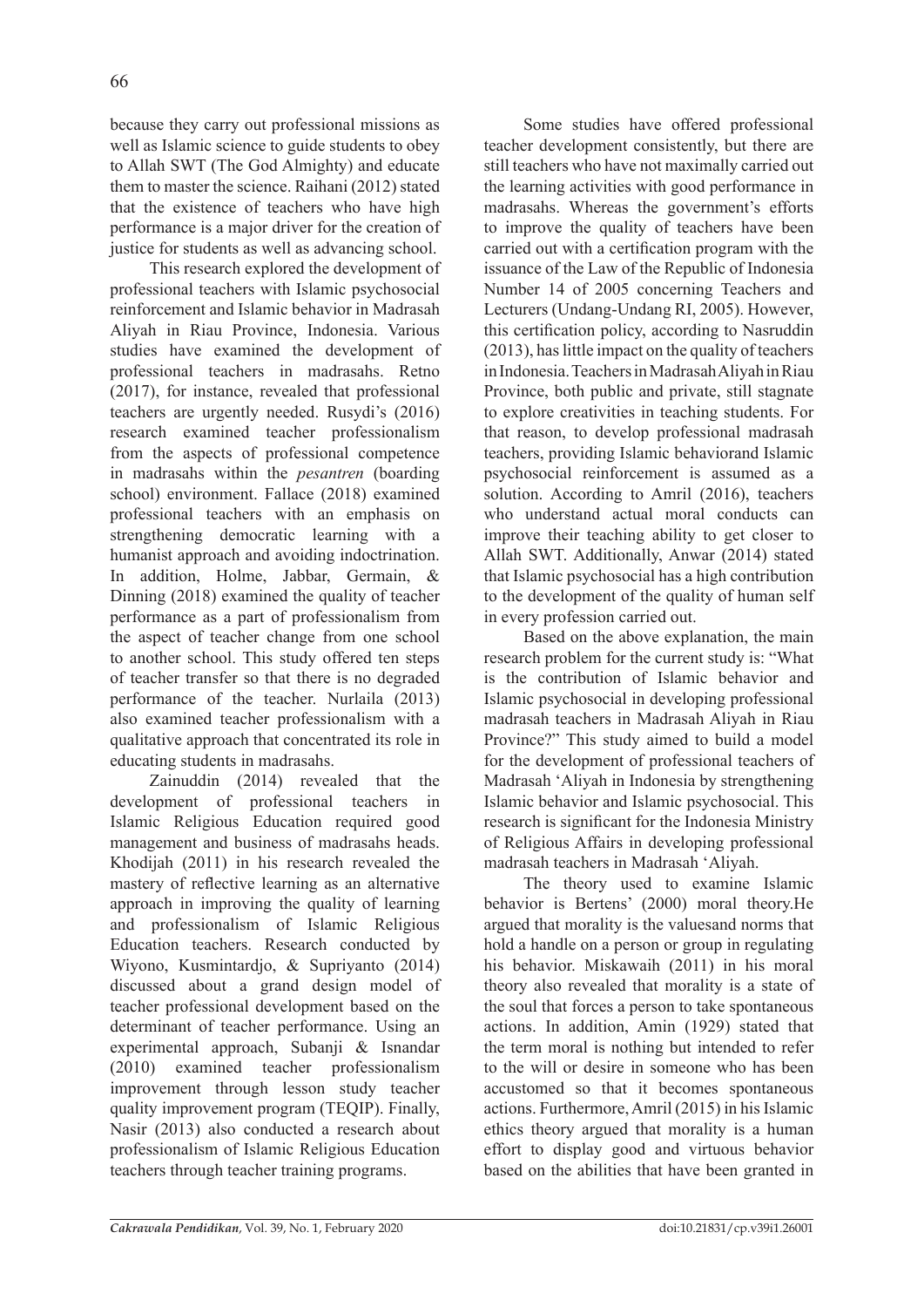humans. Morals are the result of human effort to realize a potential mental state (*gharizi*) to appear in real behavior spontaneously.

Amril (2002) developed the Raghib al-Isfahani Moral theory dividing morals into two parts which he termed as potential moral and actual moral. Potential moral is in the form of *khuluq* (character) which is a form of *ghariziya* power which is bestowed by Allah SWT to humans to be immediately displayed in the form of real behavior through human efforts. Islamic behavior takes the form of behavior in a person after an ongoing effort to develop potential moral that Allah has bestowed upon him so that he is present in the form of real actions. To bringing up actual moral, humans must first purify the three faculties of the human soul, namely the power of *mufakkara*, the power of *syahwiya*, and the power of *hammiya*. The power of *hammiya* and *syahwiya* must be restrained because they do not have access to the divine and develop the power of *mufakkara*. Restrainingfromthe power of *hammiya* and developing the power of *mufakkara* that can produce access to Allah SWT are the way to become a caliph. Cleansing the power of the soul is carried out by educating it through learning so that it can generate wisdom and knowledge, while testing the power of the soul by restraining it so that it can give birth to *'iffa* and *jud*. While for the soul's power is performed by leading the power so that it is subject to reason. Only then it will give birth to *syaja'ah* and *hilm*. When all of these characters are gathered, the character of *'adalah* will be born.

Islamic psychosocial can be seen from two important theories by Erikson and Anwar. Erikson's psychosocial theory of human development leads to the development of identity. Erikson (1968) asserted that human development applies continuously throughout his life. Erikson stated in his theory of psychosocial development that each individual goes through eight developmental ranks which he called psychosocial ranks. Each ranking is illustrated by various psychological crises that need to be resolved by individuals before they experience difficulties to deal with the crisis in the future (Atkinson, 1963).

On the other hand, Anwar (2014) formulated Islamic psychosocial by involving perceptions, motivations, beliefs, and social interactions that are based on Islam to see a social problem that will affect the attributes of individual behavior in society. Human behavior must fulfill three things, namely: (1) the intrinsic Islam that is knowing the concept of the *khalifah*, knowing the concept of selfexcellence, knowing the mission, building a mission, creating insight, commitment, identity, intelligence, ideals, luck, creativity, obsession, and worship; (2) social attitudes and perspectives which include prejudice, mutual trust, mutual support, cooperation, openness, defensive, closed, withholding information (consisting of non-cooperative and down appearance), living principles (consisting of material capital and spiritual capital), experience (consists of positive and negative), interests (consisting of long-term and long-term), wisdom based on the rules of Allah SWT and His Messenger, comparison (high value standards, low value standards, objective and subjective), and literature (consisting of religion, philosophy and science);and (3)*da'wah* and self-valuesas true faith and confidence*, istikhlas, ihsan (tawajuh), ihtisab, ikhlas* (pleasure), *mujahadah nafsi*, sure in the sentence of *thayyibah*, special prayer, knowledge of *ma'azikir*, *ikromul muslimin, tashihun niyat*, and *da'wah wa al-tabligh*.

A general theory of professional madrasah teachers refers to the competence of Indonesian professional teachers, namely the Law of the Republic of Indonesia No. 14 of 2005 concerning Teachers and Lecturers (Undang-Undang RI, 2005), as well as the Minister of National Education Regulation No. 16 of 2007 (Permendiknas RI, 2007), Government Regulation Number 74 of 2008 (Peraturan Pemerintah RI, 2008), and the Regulation of the Minister of Religion of the Republic of Indonesia Number 16 of 2010 Article 16. Competence can be described as a set of knowledge, skills, and behaviors that must be possessed, internalized, and mastered by the teacher or lecturer in carrying out professional duties" (Peraturan Menteri Agama RI, 2010).Teacher competency as referred to in paragraph (1) PP No. 74 of 2008 includes pedagogic competencies, personality competencies, social competencies, and professional competencies obtained through professional education (Peraturan Pemerintah RI, 2008).

Especially for madrasah teachers, based on Regulation of the Indonesian Ministry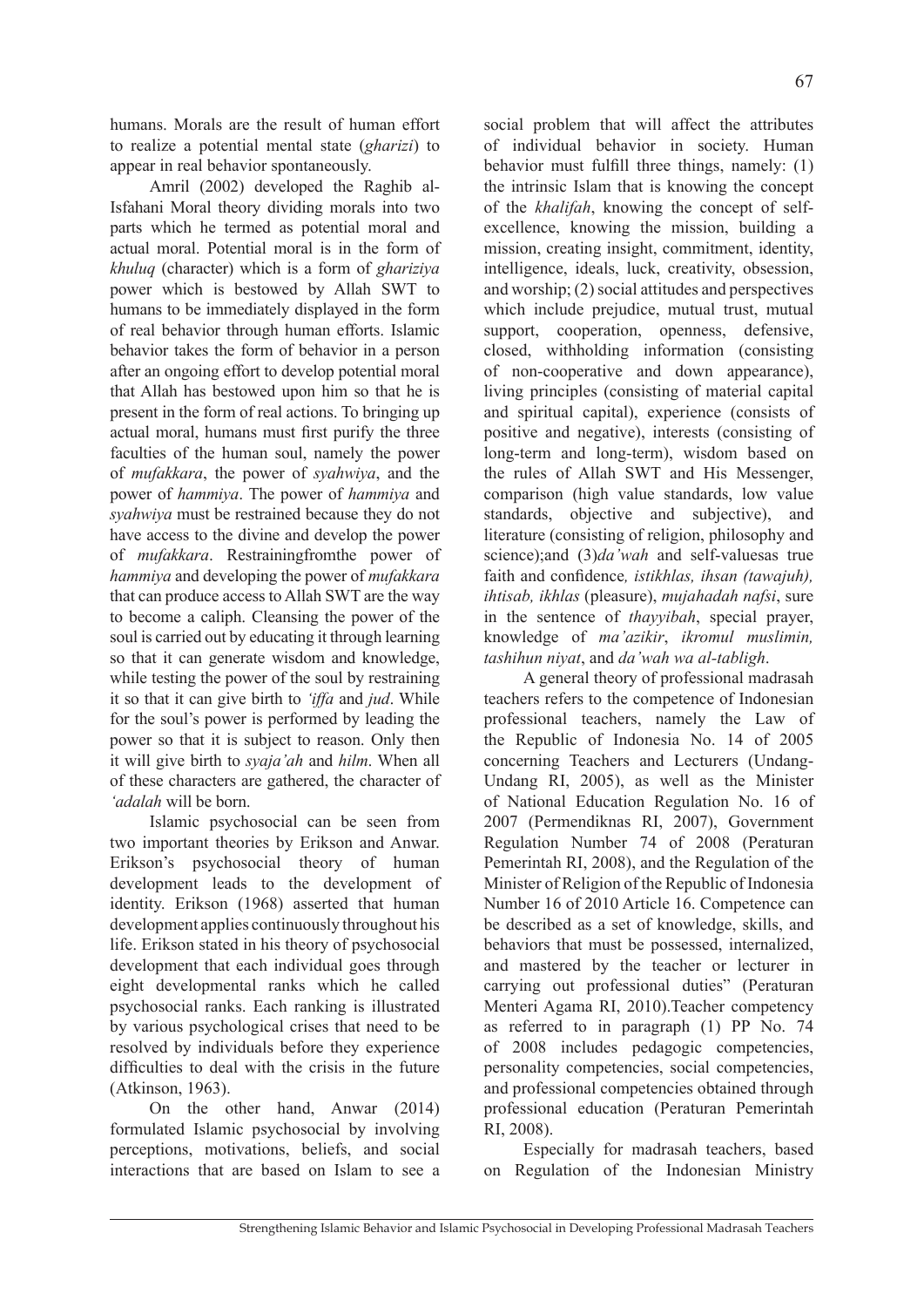of Religious Affairs Number 16 of 2010, Article 16 adds one more competency, namely leadership competence. It is clear that madrasah teacher'scompetencies are different from other teachers' competencies because of this leadership competence. Thus, it can be emphasized here that professionalism of madrasah teachers must refer to the Regulation No. 16 of 2010 with five competencies namely pedagogic competence, personality competence, social competence, professional competence, and leadership competence (Peraturan Menteri Agama RI, 2010).

The core problem of this research is how Islamic behavior and Islamic psychosocial influence in developing professional madrasah teachers. From the above theory, it shows that by strengthening Islamic behavior and Islamic psychosocial, it is assumed to be able to develop professional madrasah teachers. By strengthening Islamic behavior and Islamic psychosocial, it is predicted that teachers' competencies will increase significantly, so that professional madrasah teachers can also emerge.

Professional madrasah teachers require mastery of five competencies, namely pedagogic, personality, professional, social, and leadership competencies. This leadership competency is a special characteristic of madrasah teachers and do not have in public schools teachers. Then the professional madrasah teacher will have a difference with professional teachers in public schools because leadership competence is the main distinction.

# **METHOD**

The current research used *ex-post pacto* (Sugiyono, 2014; Sudijono, 2014) to explore the understanding and feelings of Madrasah Aliyah teachers about Islamic behavior and Islamic psychosocial in developing professional madrasah teachers. The populations of this study were all teachers of state and private Madrasahs Aliyah in all regencies/cities in Riau Province teaching the subjects of Akidah Akhlak, al-Qur'an Hadits, Fiqh, and Islamic Cultural History. This study selected 397 teachers out of 1088 teachers in State Islamic Madrasahs and Private Madrasahs by using the Slovin Formula (error margin 4%) and the sampling was with stratified random sampling methods. A questionnaire was used as a data collection tool. The questionnaire is considered as one of the right ways to get information from respondents (Creswell, 2015; Tuckman, 1999). It is a data collection technique that is performed by giving a set of written questions to respondents with closed type of questions. The questionnaire is the easiest way to get information (Wiersma, 2000; Razali, 1996).

The questionnaire instruments were compiled into three parts, namely Islamic behavior scale instruments, Islamic psychosocial, and professional madrasah teacher tests. The Islamic behavior instruments were arranged with the aspects of *hikmah* (wisdom), *syaja'ah* (brave), *'iffah* (simple), *'adalah* (fair), *syakha*' (generous), *hilm* (polite), *jud* (generous), and *mahabbah* (love). The Islamic psychosocial instruments were arranged in the dimensions of intrinsic Islam, Islamic social attitudes, and the domain of *da'wah* and value. While professional madrasah teacher instruments were built on five dimensions, namely pedagogic competence, social competence, professional competence, personality competency, and leadership competence.

The research instruments were tested for validity by constructing validity (expertsjudgment), content validity (comparing the contents of the instrument with the theory), and external validity (comparing to find similarities) between the criteria on the instrument and empirical facts in the field (Sugiyono, 2014; Wiersma, 2000). While the reliability of the instrument was tested by testing external: test-retest (stability), equivalent, and a combination of both, and internal: analyzing the consistency of the items on the instrument (Wiersma, 2000; Sugiyono, 2014).

Inference statistics were used as data analysis techniques and to test hypotheses that have been determined through ANOVA tests and linear regression ( $p \le 0.05$ ) (Tuckman, 1999; Riduwan, 2014). The hypothesis of this research is "there is an influence of Islamic behavior and Islamic psychosocial in developing professional madrasah teachers". The data were then analyzed using the Statistical Product Service Solution (SPSS) version 25.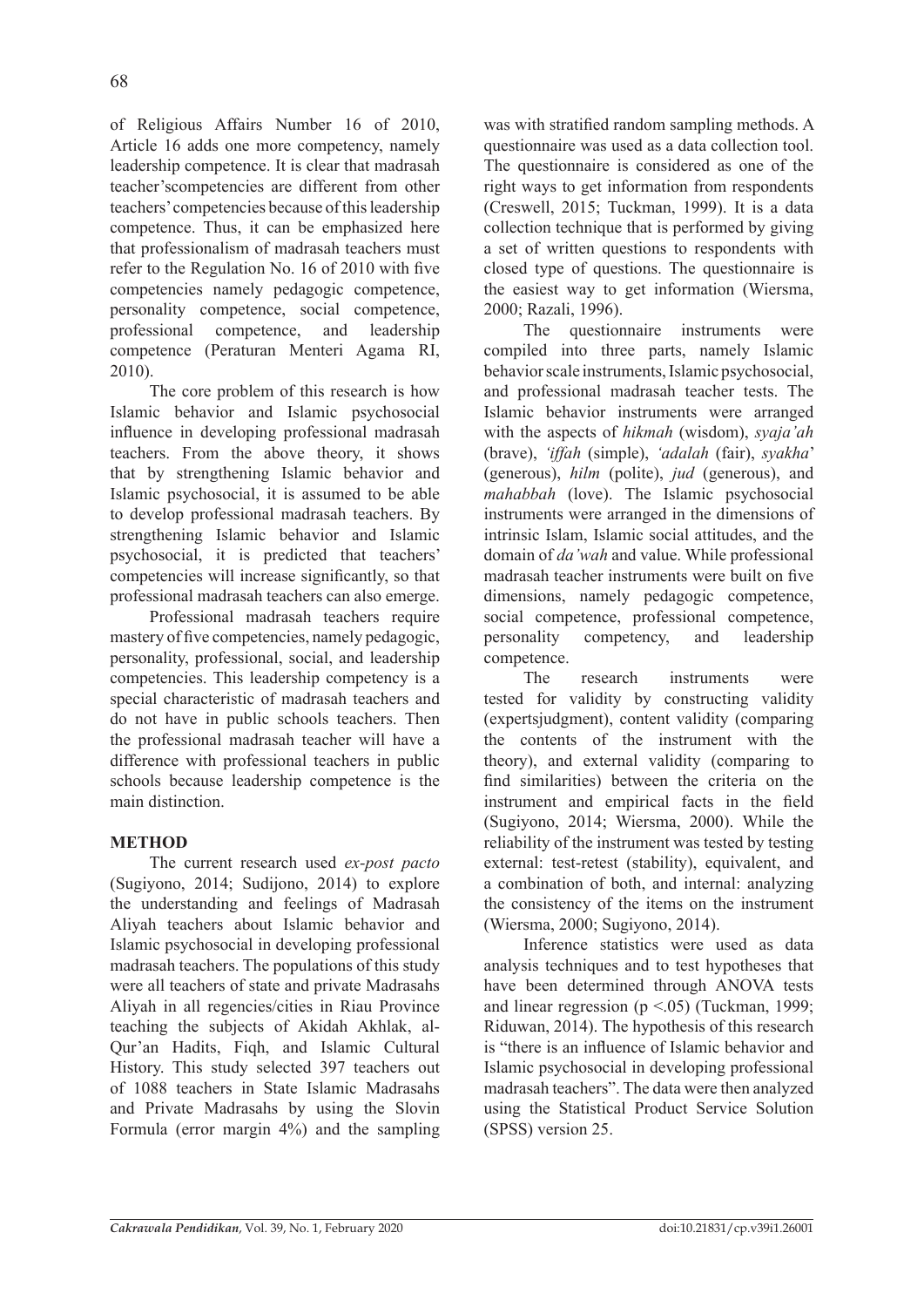### **RESULT AND DISCUSSION Results**

Table 1 illustrates that there is an effect of Islamic behavior and Islamic psychosocial on professional madrasah teachers in Madrasah Aliyah in Riau Province. This finding illustrates that the hypothesis, which stated that there is influence an Islamic behavior and Islamic psychosocial in developing professional madrasah teachers in Madrasah Aliyah in Riau Province is accepted. This confirms that the development of professional madrasah teachers can be done by strengthening Islamic behavior and Islamic psychosocial.

Table 2 illustrates a *strong relationship (r value =* .861) of Islamic behavior and Islamic psychosocial with the development of professional madrasah teachers. As can be seen, the contribution of Islamic behavior and Islamic psychosocial in developing professional madrasah teachers indicates a strong influence where *the value of R Square* (0.689). The findings of this study illustrated that Islamic behavior and Islamic psychosocial contribute strongly or 68.9% in developing professional madrasah teachers in Madrasah 'Aliyah in Riau Province.

To see the contribution of each Islamic behavior and Islamic psychosocial variable in building professional madrasah teachers in Madrasah Aliyah in Riau Province, table 3 illustrates that the development of professional madrasah teachers without understanding the Islamic behavior and Islamic psychosocial is 26,508. However, if the Islamic behavior was improved and owned by Madrasah Aliyah teacher, it is predicted that it will contribute to the development of "high" professional madrasah teachers of .659; and vice versa, if there is a weakening of Islamic behavior mastery, it will experience the same decline in professional madrasah teacher development. In addition, whenever Islamic psychosocial is owned by teachers and improved, it is predicted that there will be "medium" donations (.542) in developing professional madrasah teachers. On the contrary, whenever Islamic psychosocial is ignored, it is predicted that there will be a decline in the development of professional madrasah teachers in Madrasah Aliyah in Riau Province.

## **Discussion**

This study found that Islamic behavior was significantly able to develop professional madrasah teachers, as well as Islamic psychosocial. Professional madrasah teachers are characterized by mastery of five competencies, namely pedagogical, personal, social, professional, and leadership competencies. Some distinguished differences which owned by public school professional teachers, which only have four competencies, namely pedagogical, social, professional, and personality competencies. This leadership competency is the distinction between professional madrasah teachers and public school teachers. A madrasah teacher who masters leadership competence in Shao's research (2018) will be able to develop the potential of all the surrounding components. Islamic behavior such as courage, simplicity, justice, and wisdom, are simultaneously able to develop pedagogical, social, personal, professional, and madrasah teacher leadership competencies. Likewise, Islamic psychosocial activities that involve perceptions, motivations, beliefs and social interactions significantly develop the competency of madrasah teachers.

Madrasah teacher's competency, which is based on Islamic behavior, will bring more quality teaching actions and prioritize the outcomes because teachers already have wisdom, courage, simplicity, and fairness, which makes actions that are intended for worshipping Allah SWT. Teaching students is no longer just merely completing routine tasks, but it is a part of increasing faith and charity that may later be accepted in the Hereafter. Teaching is no longer aimed at earning money, but getting a reward from Allah SWT that will later be received at the *yaumilmahsyar*. If this is the case for teaching, the quality of learning will increase and the quality of students will be maximally produced.

In Kohli's (2019) research findings, he revealed that preparing professional teachers needed justice-oriented education so that it succeeded in developing a peaceful climate that was far from hostile in attitude. Racial literacy is also urgently needed as a frame to the development of critical professionalism that will help teachers in the field. This is a part of Islamic behavior where attitudes of justice and wisdom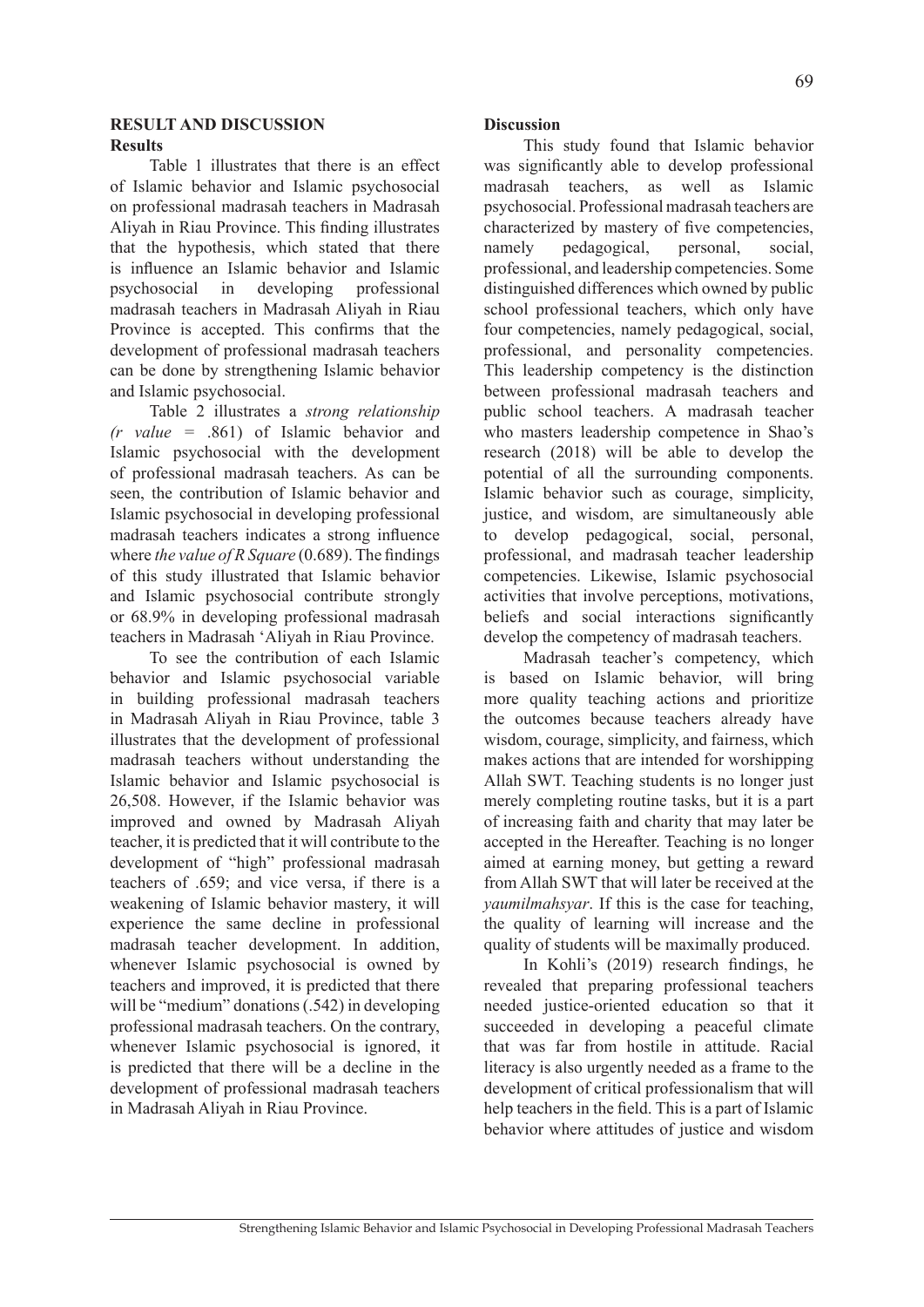must be shared by all madrasah teachers who want to be professionals. Teacher's pedagogical ability to teach must be based on self-awareness and behavior that is not tainted by bad things. In teaching, teachers are required to have a spirit of independence in order to give birth to teaching creativity so that students have creativity and reliable thinking skills (Wedel, Müller, Pfetsch, & Ittel, 2019).

Professional learning communities can be an effective vehicle for teacher learning and instructional improvement partly because they help change professional culture. Islamic behavior shows a significant change for madrasah teacher professionalism. The development of the professional learning community and teacher leadership became a major part in realizing the professionalism of madrasah teachers. This is supported by Turner, Christensen, Kackar-Cam, Fulmer, &Trucano's (2018) research findings that the development of the professional learning community and teacher leaders shape teacher professionalism. The resulting activity system illuminates the transformation of a mostly private, autonomous, and egalitarian culture to one of nascent collaboration, reflection, and shared values, as well as teacher leaders' development of agency.

Madrasah teacher social resources become the main part that must be developed. This is the part of forming a professional madrasah teacher. In their research, Navy, Nixon, Luft, & Jurkiewicz. (2019) revealed that social resources are very important for teachers. Some resources were not accessed and remained latent resources. In addition, some interactions of resources in the new teachers' context are led to the development of the network of resources model to represent how resources can interact in the contexts to support a new teacher. This model highlights the importance of considering the interaction of multiple resources in a teaching context.

The findings of this study indicated that with Islamic behavior inherent in madrasah teachers, it will develop five teacher competencies (pedagogic, personality, professional, social, and leadership) which then have an impact on students' pro-social attitudes. This is supported by Cheon, Reeve, & Ntoumanis's (2019) research which found that teachers adopted motivational styles

### **Table 1. Anova**

| Model |            | <b>Sum of Squares</b> | Df | <b>Mean Square</b> |       | Sig.              |  |
|-------|------------|-----------------------|----|--------------------|-------|-------------------|--|
|       | Regression | 214.419               |    | 107.215            | 7.030 | .002 <sup>b</sup> |  |
|       | Residual   | 917.718               | 63 | 14.548             |       |                   |  |
|       | Total      | 232.238               | რბ |                    |       |                   |  |

a. Dependent Variable: Professional madrasah teacher

b. Predictors: (Constant), Islamic behavior, Islamic psychosocial

#### **Table 2.Model Summary**

| Model |                   |     |     | R Square Adjusted R Square Std. Error of the Estimate Durbin-Watson |      |
|-------|-------------------|-----|-----|---------------------------------------------------------------------|------|
|       | .861 <sup>a</sup> | 689 | 264 | 3 817                                                               | .987 |

a. Predictors: (Constant), Islamic behavior, Islamic psychosocial

b. Dependent Variable: Professional madrasah teacher

#### **Table 3. Coefficient**

| Model                | <b>Unstandardized</b><br><b>Coefficients</b> |                   | <b>Standardized</b><br><b>Coefficients</b> |       | Sig. | Collinearity<br><b>Statistics</b> |       |
|----------------------|----------------------------------------------|-------------------|--------------------------------------------|-------|------|-----------------------------------|-------|
|                      | B                                            | <b>Std. Error</b> | <b>Beta</b>                                |       |      | <b>Tolerance</b>                  | VIF   |
| (Constant)           | 26.508                                       | 8.843             |                                            | 2.998 | .004 |                                   |       |
| Islamic behavior     | .533                                         | .065              | .659                                       | .512  | .611 | .969                              | 1.03  |
| Islamic psychosocial | .655                                         | .119              | .542                                       | 3.833 | .000 | .969                              | 1.032 |

a. Dependent Variable: Professional madrasah teacher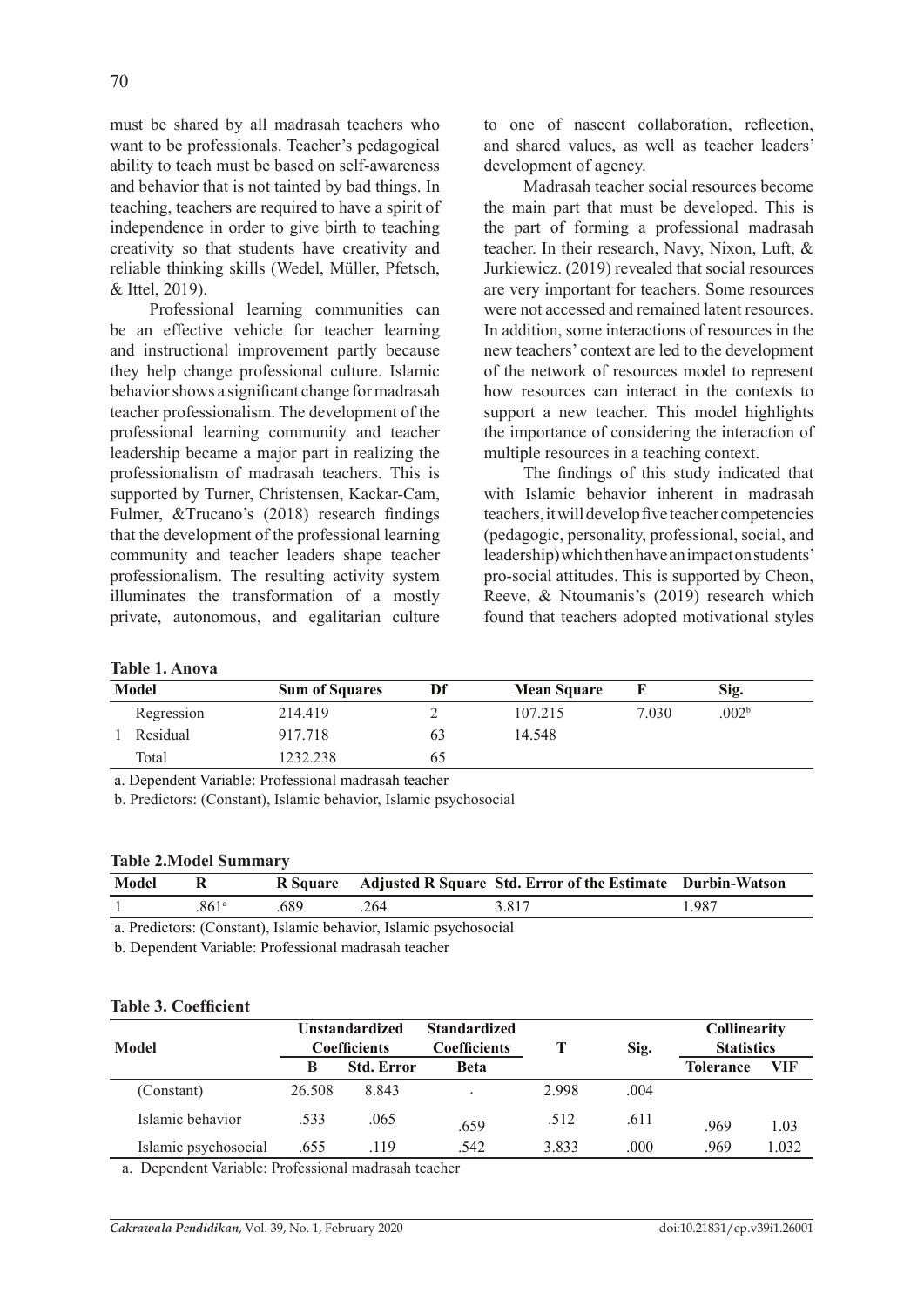towards students that were able to increase the satisfaction of needs and reduce the frustration. The involvement of climate needs satisfaction longitudinally increases students' pro-social behavior, while interventions that allow climate decline involve peer egos that longitudinally reduce students' antisocial behavior. Therefore, teaching that supports autonomy is a precursor to climate determination that increases prosocial and reduces peer-to-peer classrooms.

The findings of this study are in line with the research by Yusoff & Hamzah (2015) in which it is stated that the Islamic behavior possessed by teachers such as exemplary will be able to develop teacher performance in the learning process. Islamic behavior can fortify the teacher from bad deeds which then have a big impact on the teacher's activities in carrying out the learning process. Nilyati (2015) found that moral ownership in a person will make himself or herself clean and behavior will be controlled so that the activity will run with high creativity and dignified power. In addition, Apipudin (2015) in his research confirmed that someone who has morals with the *mujâhadah* process, *tazkiyah an-nafs*, and *riyâdhah* will improve worship, enthusiasm for work, and enthusiasm to help fellow human beings. Islamic behavior is very important in developing the competence of madrasah teachers. *Sukendar, Usman, Safrudidin, & Jabar's (2019)* research revealed that in developing the character of students, it required planning for the development of madrasah teacher professionalism with religiosity, morality, and leadership.

Wibowo's (2015) research stated that psychosocial is able to increase organizational commitment in Islamic education institutions. This commitment confirms that a teacher who has Islamic psychosocial will be able to bring up a professional soul in carrying out learning in madrasahs. This illustrates that Islamic psychosocial that is owned by madrasah teachers will lead them to have good performance in the learning process. Based on the Islamic psychosocial theory, the perception of itself based on the environment is based on positive things that will encourage teacher professionalism to increase. Islamic psychosocial must be developed massively in madrasah teachers with a conducive school climate, because if it is not done it will create emotional exhaustion on the teacher himself. In his findings, *Werang (2018)* stated that workload, individual characteristics, and school climate had a partially significant effect on teachers' emotional exhaustion.

Likewise, madrasah teacher competency is based on Islamic psychosocial such as involving perceptions, motivations, beliefs and social interactions, then developing professional madrasah teachers. Educating students in madrasahs is part of the Islamic *da'wah* that must be possessed by every teacher personally so that learning becomes more qualified. Teaching is no longer just the task of conveying knowledge, but more than that it is trying to change bad habits to the more civilized and dignified good. Teaching motivation is not only for the worldly, but it is developed to prepare for eternal life, acts of worship, increased faith and piety. If madrasah teachers throughout Indonesia have this kind of behavior, the quality of Indonesian education will skyrocket and color the Islamic world as a whole.

Pedagogical excellence is needed in building professional teacher resources. The attributes contained in pedagogical excellence must be formed in the teacher so that they are able to educate students with high quality, able to form an environment that has high academic enthusiasm for students, and become part of improving the quality of overall educational institutions (Acosta, Foster, & Houchen, 2018; Richmond, Floden, & Drake, 2018). Pedagogical skills, especially in multicultural awareness are very much needed in developing professional madrasah teachers. Cherng & Davis's (2019) research findings suggested that educators who are responsive to culture can develop professional teachers.

Developing professional madrasah teachers does not only reach the conceptual level, but must enter the realm of implementation. Sumaryanta, Mardapi, Sugiman, & Herawan's (2019) research revealed that an understanding of a good social environment was needed in increasing teacher professionalism. The community-based teacher training succeeded in increasing professionalism of teachers in Indonesia, particularly in the terms of implementing their pedagogical and professional competencies. The training is also successful in motivating the teachers to engage themselves in continuous learning efforts through building strong teachers' networks and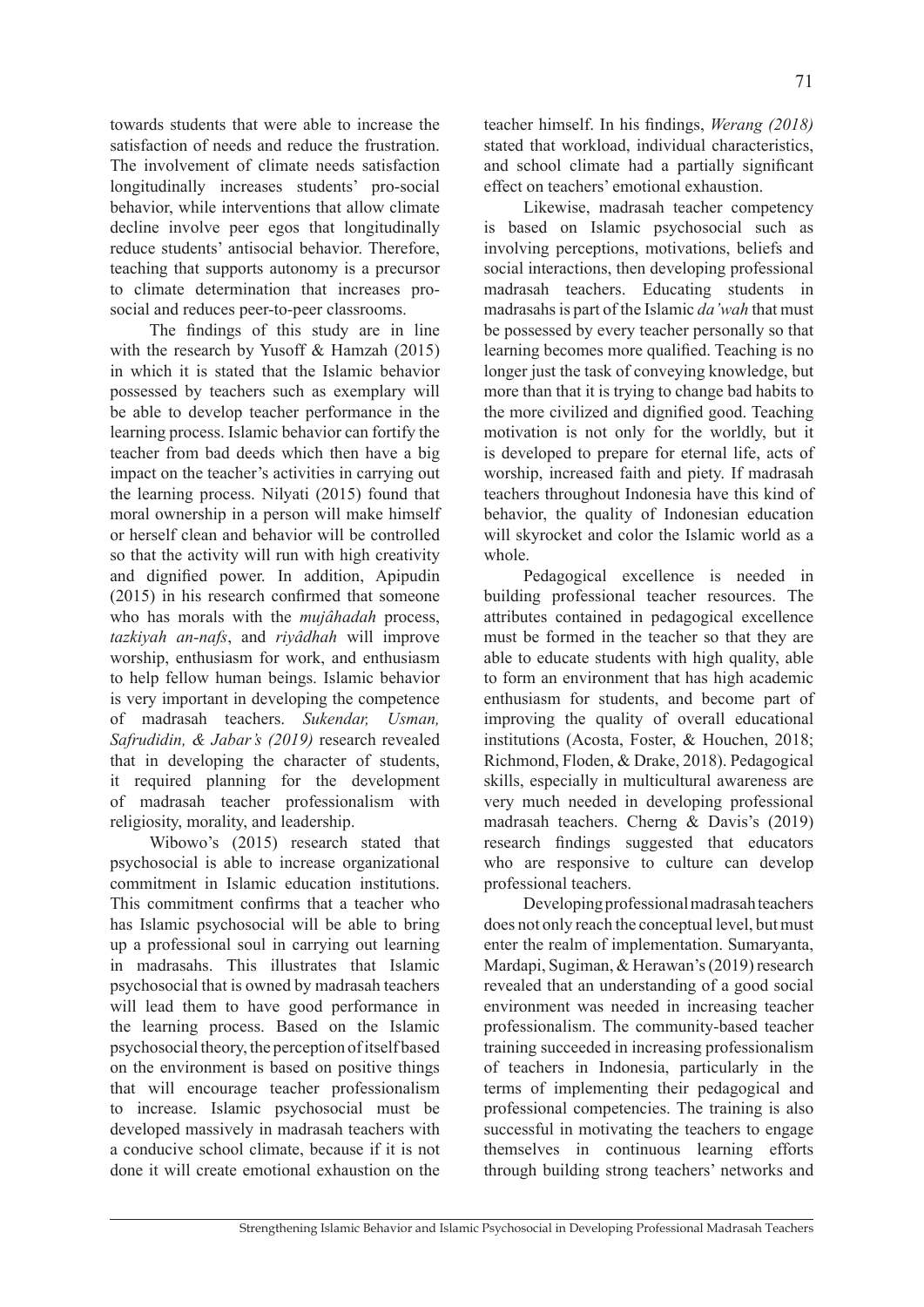working collaboratively with colleagues.

Madrasah teacher ownership of Islamic behavior significantly shapes teacher professionalism. Teachers' misconceptions in teaching will be avoided because there is an awareness that all actions must be avoided from vanity. Misconceptions in Ruiz-Gallardo & Reavey's (2019) research occurred in three approaches: learning by teaching (LbT) and learning from peers (LfP; both organized in cooperative groups and using self-developed activities), and conventional lecturing. These misconceptions can be avoided if the teachers have pedagogical competence with Islamic behavior.

Islamic psychosocial for madrasah teachers is very instrumental in shaping social competence and teacher leadership. This then has a positive impact on the development of student skills in learning. Rienties & Tempelaar's (2018) research found that students seemed to learn more from learning relations outside their group than from their own group members. Students with more intergroup relations relative to intragroup learning relations performed better on module assessments and throughout the academic year than students with more intragroup learning relations. Boundary crossing and intergroup learning deserves more empirical attention and experimentation on how to balance boundary crossing and effective group learning strategies.

The research also found that Islamic behavior were predicted to be able to develop professional madrasah teachers, as well as Islamic psychosocial. However, Islamic behavior has a higher contribution than the Islamic psychosocial in developing professional madrasah teachers in the teaching profession. Islam (2017) in his research asserted that a person who possesses morals is able to deliver himself to have divine behavior and his ability in worldly activities will increase due to conclusions in the framework of worship. So with the Islamic behavior values owned by madrasah teachers, teachers' performance will increase. This happens because the main purpose of the process of running the profession is to worship Allah by practicing the *shari'a* and good deeds.

Professional madrasah teachers can develop themselves to the fullest. In his research, Dalimunthe (2016) found that the character possessed by a person is able to realize compassion between humans, achieve happiness in living in the world and hereafter, and achieve gratitude to God. This illustrates that teaching profession that is run will be carried out with a high professional standard by the madrasah teacher because the goal is not just for the world but more than that is the happiness of the world and the Hereafter. So it is very possible that the actual moral ownership of the madrasah teacher will lead them to become professional madrasah teachers.This is because the Islamic behavior content, if someone possesses it will bring the nature of *hikmah* (wisdom) and give birth to good thinking (knowledge)-*fatanah* (intelligent). *Syaja'ah* (brave) will produce *jud* (generous), *hilm* (polite), *mujahadah* (patriot), and patience. *'Iffah* (simple) will give birth to acts of *jud* (generous), *shakha'* (generous), *qana'ah* (willing), *amanah* (honest), *wara'*, *zuhud, rahma* (want to restore the rights of others) and *hilm* (polite). Likewise,*'adalah* can give birth to *ihsan, insyaf* (proportional), *rahma* (wants to restore the rights of others), *hilm*  (polite), and *'afwu*(forgiveness) (al-Isfahani, 1987; Miskawaih, 2011).

Although the findings of this study indicated that Islamic behavior has a higher contribution than Islamic psychosocial, both are predicted to have the ability to develop professional madrasah teachers. In addition, the research findings revealed that Islamic behavior and Islamic psychosocial are also predicted to be able to develop professional madrasah teachers. In line with that, according to Nurhayati (2015) in the context of psychology, identity formation is the main task in personality development and if it can be regulated properly, it will influence good for psychosocial strength. In Erikson's (1963) view, the entire range of human life in the sequence of psychosocial conflicts, where the formation of identity is one of the crises that occur during adolescence to the end of human life. Erikson sees that human development cannot be separated from the social stimulus he experiences. Social stimuli are dynamic drivers in one's personality. In a psychosocial crisis experienced, it is illustrated by the development of the radius of social relations that underlies the crisis, along with the elements and social modalities of each developmental task.

Teachers who have Islamic psychosocial will have a view that involves perceptions,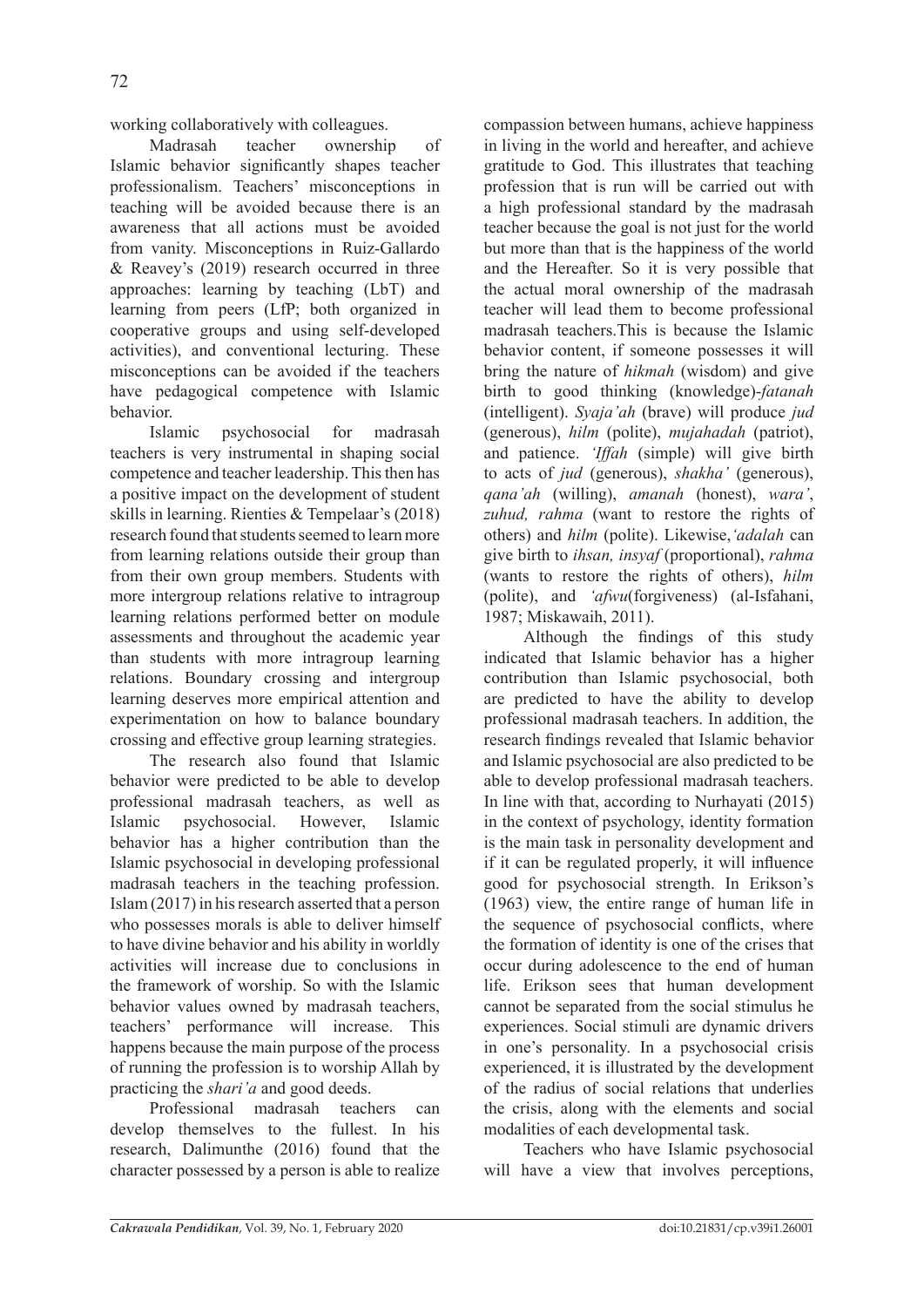motivations, beliefs and social interactions based on Islam to see a social problem that will affect the behavior attributes in social life (Subahri, 2015). Based on this, professional Madrasah Aliyah teachers are in dire need of their own mastery of Islamic social psychology based on Islamic teachings in which their professional conduct and profession in the madrasah is based on the view of seeing a social problem.

With the mastery of the Islamic behavior and Islamic psychosocial character, professional madrasah teachers will be born by themselves, resulting in high professionalism in the learning process. Teacher professionalism is a situation that is fully open freedom for teachers to develop learning effectively in a higher standard with a sense of responsibility, and directing themselves continuously to develop themselves as teachers (Nilyati, 2015; Sutarmanto, 2014). Professional madrasah teachers are not only responsible for students' scientific mastery, but also their faith in Allah SWT, as Moslems. Mastery of the actual and psychosocial character of Islam is the key to the development of professional madrasah teachers to the extent that students learn from Allah SWT and master science and technology.

The pedagogical competence of madrasah teachers must be developed with other pedagogical competencies, namely practical knowledge, subject-content knowledge, pedagogical content knowledge, pedagogical technology knowledge, and teachers' teaching of professional behavior and attitudes (*Hanifah, Mohmadisa, Yazid, Nasir, & Balkhis, 2019; Tambak & Sukenti, 2018)*. Knowledge of teacher pedagogical technology must be increased, especially in the current 4.0 industrial revolution era. Madrasahs must facilitate this competency to develop its educational institution progress in the future. Pedagogic competence as one of the competencies possessed by professional madrasa teachers can be developed with the existence of Islamic behavior and psychosocial Islam. Research by Anif, Sutama, Prayitno & Idrus (2019) found that pedagogic competence was very effective in developing in the era of the industrial revolution 4.0 with supporting reinforcement that is a good perception of the teacher himself and always developing good social attitudes.

The findings of this study predict that professional madrasah teachers can experience development or improvement if Islamic behavior is increased. This illustrates that the five competencies possessed by madrasah teachers namely pedagogic, professional, social, personal, and leadership competencies will increase high with the strengthening of Islamic behavior namely good deeds possessed by madrasah teachers. This is in accordance with research findings of Rochintaniawati, Riandi, Krestianty, Kindy & Rukayadi (2019) that teachers who always improve themselves and decorate themselves with good deeds will increase their abilities significantly in teaching activities of students.

This study also predicts that professional madrasah teachers can experience an increase (.542) or intermediate if given psychosocial reinforcement of Islam to the teacher himself. The findings of this study are in accordance with the theory put forward by Anwar (2014) that if madrasah teachers have Islamic psychosocial values will have a major influence on improving teacher competence in teaching. The values contained in the Islamic psychosocial are three aspects; (1) the intrinsic Islam that is knowing the concept of the *khalifah*, knowing the concept of self-excellence, knowing the mission, building a mission, creating insight, commitment, identity, intelligence, ideals, luck, creativity, obsession, and worship; (2) social attitudes and perspectives which include prejudice, mutual trust, mutual support, cooperation, openness, defensive, closed, withholding information (consisting of non-cooperative and down appearance), living principles (consisting of material capital and spiritual capital), experience (consists of positive and negative), interests (consisting of long-term and long-term), wisdom based on the rules of Allah SWT and His Messenger, comparison (high value standards, low value standards, objective and subjective), and literature (consisting of religion, philosophy and science); and (3) *da'wah* and self values as true faith and confidence*, istikhlas, ihsan (tawajuh), ihtisab, ikhlas* (pleasure), *mujahadah nafsi*, sure in the sentence of *thayyibah*, special prayer, knowledge of *ma'azikir*, *ikromul muslimin, tashihun niyat*, and *da'wah wa al-tabligh*.

The results of this study are also supported by research findings Utami, Prestrigde, Saukah & Hamied (2019) that the development of professional teachers can be done by increasing attitudes of social psychology and good self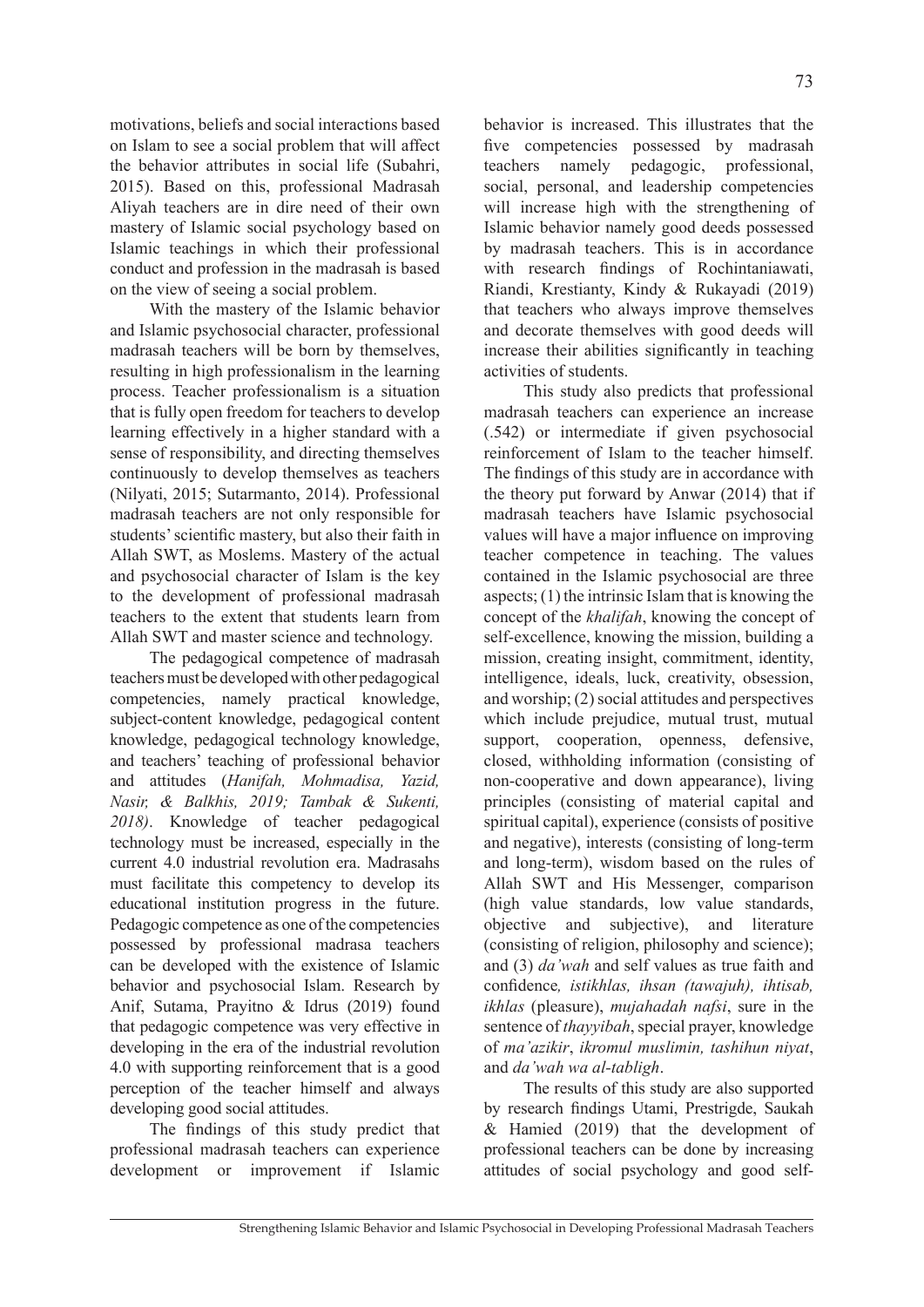perception about the environment. This is also reinforced by the results of research by Utomo, Suminar, & Hamidah (2019) that satisfaction of basic psychological needs as an external factor is the result of the formation of teacher motivation in continuously increasing competence in teaching.

## **CONCLUSION**

This study found that the research hypothesis which stated that there was an influence of Islamic behavior and psychosocial Islam in developing professional madrasa teachers was accepted, where the significance value was .002 ( $p \le 0.05$ ). Islamic behavior and psychosocial Islam contributed .264 or 26.4% in developing professional 'Aliyah madrasah teachers in Riau Province. Islamic behavior is predicted to have a higher influence (.659) compared to Islamic psychosocial (.542) in developing professional Madrasah Aliyah teachers in Riau Province. Thus, it can be concluded that strengthening Islamic behavior and psychosocial Islam can develop professional madrasah teachers.

This research is recommended for the Head of the Riau Regional Ministry of Religion Office to make a policy of "training in the development of madrasah teacher professionalism" by strengthening Islamic behavior and Islamic psychosocial in all Madrasah Aliyah teachers in Riau Province. The development of professional madrasah teachers is significant to increase professionalism of madrasah teachers. This research also contributed some suggestions to the Indonesian Ministry of Religious Affairs in developing professional madrasah teachers in all Indonesian Madrasahs and designing lecture materials for prospective madrasah teachers by incorporating Islamic behavior and Islamic psychosocial.

## **ACKNOWLEDGMENT**

I thank to the Institute of Research and Community Service at the Universitas Islam Riau for funding this research. Hopefully the resulting scientific work can be a trigger to bring up better works in the future.

# **REFERENCES**

Al-Isfahani, R. (1987). *Al-Dhari'a ila Makarim al-Syari'a. Abu Yazid al-Ajmy* (ed.). Kairo: Dar al-Wafa'.

- Acosta, M. M., Foster, M., & Houchen, D. F. (2018). "Why seek the living among the dead?" African American pedagogical excellence: Exemplar practice for teacher education. *Journal of Teacher Education, 69*(4), 341-353. doi: 10.1177/0022487118761881.
- Amin, A. (1929). *Al-Akhlaq.* Kairo: Dar al-Kutub al-Mishriyah.
- Amril, A. (2002). *Etika Islam: Telaah pemikiran filsafat moral Raghib Al-Isfahani*. [Islamic Ethics: Analysis of Raghib Al-Isfahani's moral philosophical thinking]. Yogyakarta: Pustaka Pelajar Berkerjasama dengan LSFK2P.
- Amril, A. (2015). *Akhlak tasawuf: Meretas jalan menuju akhla kmulia*. [Sufism morals: Paving the path towards noble morals]*.*  Bandung: Refika Aditama.
- Amril, A. (2016). *Epistemologi integrativeinterkonektif agama dan sains: Menggali potensi- konsepsi menuju teori-aplikasi dalam pengembangan ilmu keislaman dan pembelajaran* [Integrative-interconnected epistemology of religion and science: Exploring potential-conceptions toward theory-applications in the development of Islamic science and learning]*.* Jakarta: RajaGrafindo Persada.
- Anif, S. Sutama, S. Prayitno, H. J. Idrus, N. B. M. (2019). Effectiveness of Pedagogical Competence: A Development Model through Association of Biology Teachers' Forum. *Jurnal pendidikan IPA Indonesia [Indonesian journal of science education], 8*(1), 22-31. doi: 10.15294/ jpii.v8i1.17176.
- Anwar, K. (2014). Pengaruh mental-kognitif Islam dan amalan sunnah melalui pengantara psikososial Islam dan Estim Kendiri terhadap kawalan diri dalam kalangan pesalah laku remaja [The mentalcognitive effects of Islam and the practice of the sunnah through the intermediary of Islam psychosocial and Kendiri of Estim of self-attitude in self-control in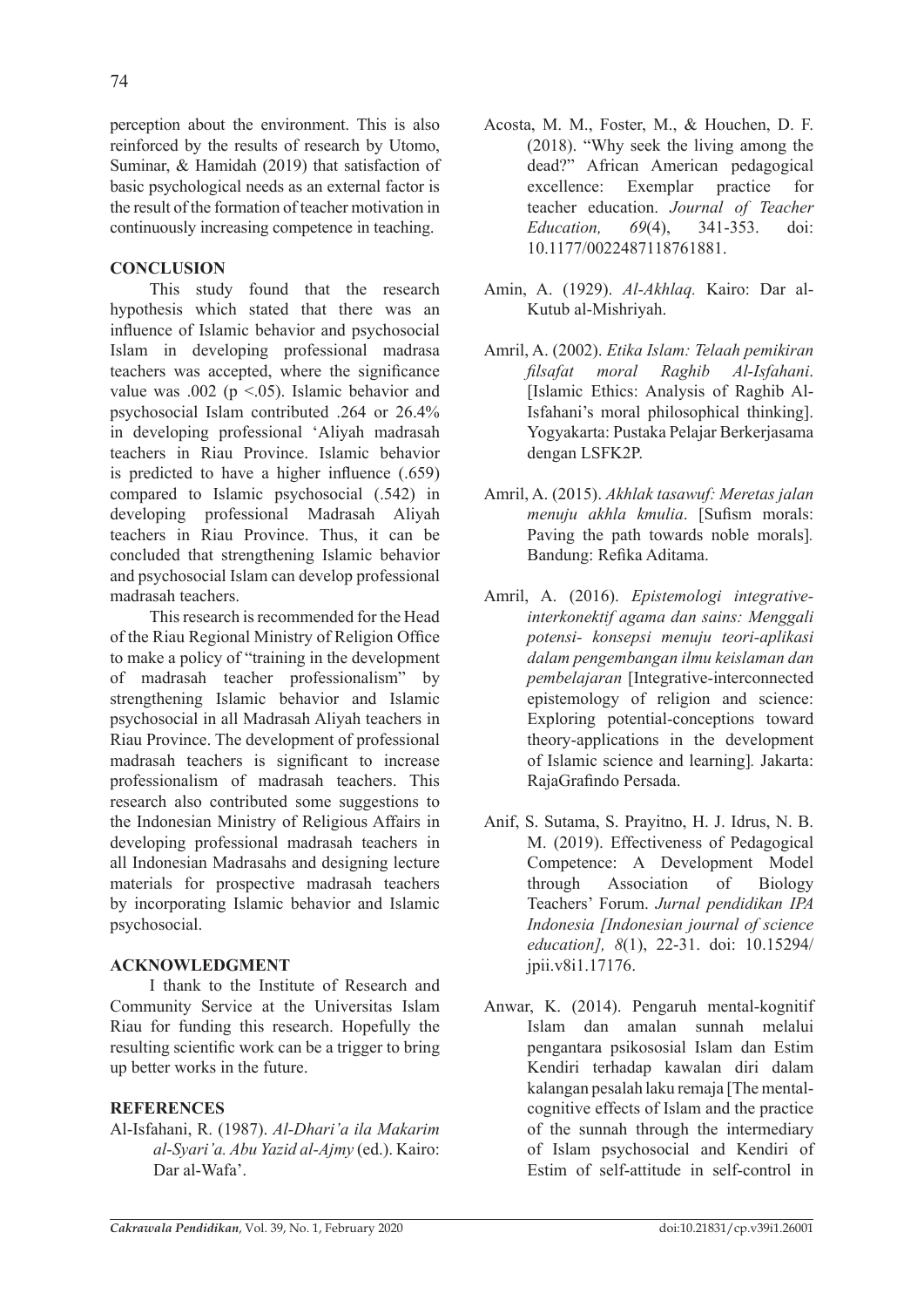adolescent practice problems] (*Disertasi, UniversitiKebangsaan Malaysia*)*.*

- Apipudin, A. (2015). Peranan akhlak dalam mengembangkan kinerja guru dalam pembelajaran. [The role of morals in developing teacher performance in learning]. *Jurnal al-Ta'dib, 20*(1), 42–54.
- Atkinson, E. H. (1963). *Childhood and society.*  New York, NY: Norton, Second Edition.
- Bertens, K. (2000). *Etika* [Ethics]. Jakarta: Gramedia Pustaka Utama.
- *Bruinessen, M. V. (2015).* In the tradition or outside? Reflections on teachers and influences. *Al-Jamiah: Journal of Islamic Studies,53*(1), 69-82. doi:10.14421/ ajis.2015.531.53-103.
- Cheon, S. H., Reeve, J., & Ntoumanis, N. (2019). An intervention to help teacherse establish a prosocial peer climate in physical education. *Learning and Instruction*, *64*(3), 387-399. doi: 10.1016/j. learninstruc.2019.101223.
- Cherng, H. Y. S., &Davis, L. A. (2019). Multicultural matters: An investigation of key assumptions of multicultural education reform in teacher education. *Journal of Teacher Education, 70*(3), 219- 236. doi: 10.1177/0022487117742884.
- Creswell, J. (2015). *Educational research: Planning, conducting, and evaluating quantitative and qualitative.* Oxford: Pearson Education, Inc.
- Dalimunthe, S. S. (2016). Pendidikan akhlak dalam perspektifAl-Qur'an. [Moral education in the Qur'anic perspective]. *Jurnal Tarbiyah, 23*(2), 274–295.
- Erikson, E. H. (1968). *Identity: Youth and crisis.*  New York, NY: W.W. Norton.
- Fallace, T. (2018). American educator's confrontation with fascism. *Educational Researcher, 47*(1), 46-52.doi: 10.3102/0013189X17743726.
- Garadian, E. A. (2018). Youth camp for preventing violent-extremism: Fostering youth dialogue, encountering diversity. *Studia Islamika, 25*(2), 271–297. doi: 10.15408/sdi.v25i2.7924.
- Hanifah, M. Mohmadisa, H. Yazid, S. Nasir, N., & Balkhis, N. S. (2019). Competencies for form six geography teachers in reaching the Malaysian education quality standards. *Cakrawala Pendidikan: Jurnal Ilmiah Pendidikan, 38*(2), 243-258. doi: 10.21831/cp.v38i2.23228.
- Holme, J. J.,Jabbar, H.,Germain, E., & Dinning, J. (2018). Rethinking teacher turnover: Longitudinal measures of instability in schools. *Educational Researcher*, *47*(1), 62-75.doi:10.3102/0013189X17735813.
- Islam, S. (2017). Karakteristik pendidikan karakter; menjawab tantangan multidimensional melalui implementasi kurikulum 2013 [Characteristics of character education; answering multidimensional challenges through the implementation of the 2013 curriculum]. *Edureligia: Jurnal pendidikan Islam, 1*(1), 18-26. doi: 10.33650/edureligia.v1i2.50.
- Khodijah, N. (2011). Reflective learning sebagai pendekatan alternative dalam meningkatkan kualitas pembelajaran dan profesionalisme guru pendidikan agama Islam. [Reflective learning as an alternative approach in improving the quality of learning and professionalism of Islamic religious education teachers]. *Jurnal Studi Keislaman Islamica, 6*(1), 180-189. doi: 10.15642/islamica.2011.6.1.180-189.
- Kohli, R. (2019). Lessons for teacher education: The role of critical professional development in teacher of color retention. *Journal of Teacher Education, 70*(1), 39- 50. doi: 10.1177/0022487118767645.
- Kosim, M. (2015). Pemikiran pendidikan Islam Ibn Khaldun dan relevansinya dengan Sisdiknas. [Ibn Khaldun's Islamic education thought and its relevance withnational education system]. *Jurnal*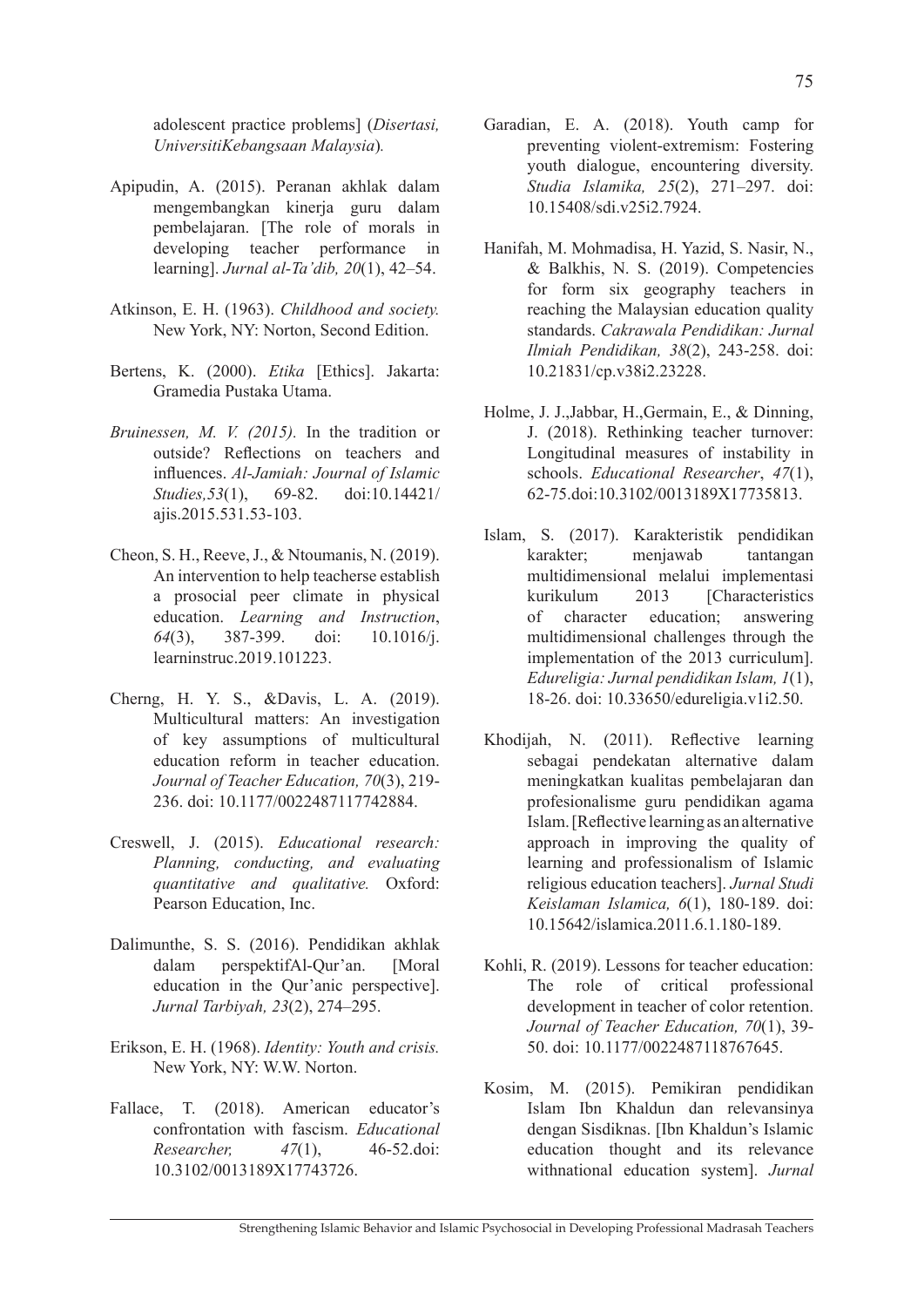*Tarbiyah, 22*(2), 387-417.doi: 10.30829/ tar.v22i2.33.

- Miskawaih, A. A. A. M. Y. I. (2011). *Tahzib Al-Akhlak; DirasatuwaTahqiq 'Imad al-Hilali.*[Improving ethics; Study and investigation of 'Imad Hilali]. Bairut-Libanon: Jami' Huquq al-Thab'iwa al-Nayrwa al-Iqtibas bi al-Lughat al-Arabiyah Mahfuzat Limansyurat al-Jamal.
- Nilyati, N. (2015). Sistem pembinaan akhlak dalam tasawuf akhlaki. [Moral development system in moral sufism]. *Tajdid,13*(2), 467-488.
- *Nana, S. (2012).* Guru professional adalah kunci mewujudkan pendidikan berkualitas. [Professional teachers are the key to creating quality education]. *Jurnal al-Ta'lim, 19*(1), 66-73. doi: 10.15548/ jt.v19i1.8.
- Nasir, M. (2013). Profesionalimse guru pendidikan agama Islam: Sebuah upaya peningkatan mutu melalui LPTK. [Professionalism of Islamic religious education teachers: An effort to improve quality through LPTK]. *Jurnal Dinamika Ilmu, 13*(2), 189-203. doi: 10.21093/ di.v13i2.25.
- Nasruddin, I. (2013). *Profesi dan etika guru*. [Teacher professionalism and ethics]. Jakarta: Kalam Mulia.
- Navy, S. L., Nixon, R. S., Luft, J. A., & Jurkiewicz, M. A. (2019). Accessed or latent resources? Exploring new secondary science teachers' networks of resources. *Journal of Research in Science Teaching, 56(8), 356-369.*doi: 10.1002/ tea.21591.
- Nurhayati, T. (2015). Perkembangan perilaku psikososial pada masa pubertas. [Development of psychosocial behavior in puberty]. *Edueksos: Jurnal Pendidikan Sosial dan Ekonomi, 4*(1), 1-15. doi:10.24235/edueksos.v4i1.649.
- Nurlaila, N. (2013). Profesionalisme guru dalam meningkatkan mutu pendidikan. [Teacher professionalism in improving education quality]. *Jurnal Pendidikan Islam Ta'dib, 18*(2), 260-269. http://jurnal. radenfatah.ac.id/index.php/tadib/article/ download/49/44.
- Nurwanto, N. (2013).The portrait of gender justice and injustice in the Islamic teaching text-book and Muhammadiyah teachers' responses. *Indonesian Journal of Islamic Muslim Society, 3(1), 149-173. doi: 10.18326/ijims.v3i1.149-173.*
- Peraturan Menteri Agama RI 2010 No. 16. *Pengelolaan Pendidikan Agama pada Sekolah*. [Management of Religious Education in Schools]*.*
- Permendiknas RI 2007 No. 16. Standar kualifikasi akademik dankompetensi guru. [Teacher's academic qualification standards and competence]
- Raihani, R. (2012). Islamic schools and social justice in Indonesia: A student perspective. *Al-Jamiah: Journal of Islamic Studies, 50*(2),*279-302. doi: 10.14421/ ajis.2012.502.279-301.*
- Razali, S.N. (1996). *Analisis data dalam penyelidikan pendidikan*. [Data analysis in education investigation]. Kuala Lumpur: Dewan Bahasa Pustaka.
- Retno, S. (2017). Strategi peningkatan profesional guru MI melalui lessons study. [MI teacher professional improvement strategies through lessons study]. *Elementary: Journal of Islamic Plimary Education, 5*(1), 98-112.
- Richmond, G., Floden, R. E., & Drake, C. (2018). Research that illuminates enduring dilemmas in teacher education. *Journal of Teacher Education, 69*(4), 327-329.doi: 10.1177/0022487118786735.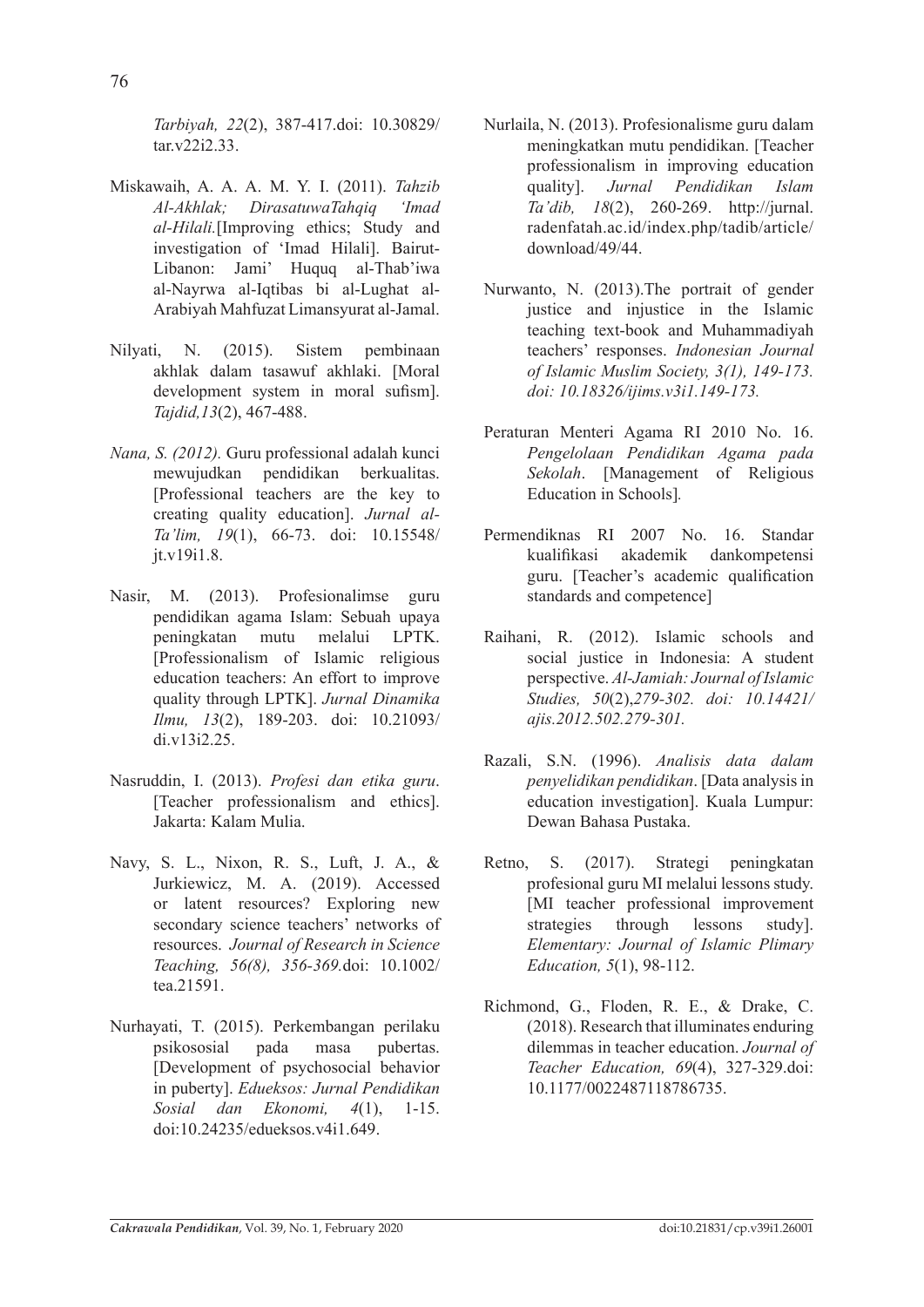- Riduwan, R. (2014). *Metode dan teknik menyusun proposal penelitian.* [Methods and techniques of preparing a research proposal]. Bandung: Penerbit Alfabeta.
- Rienties, B., & Tempelaar, D. (2018). Turning groups inside out: A social network perspective. *Journal of the Learning Sciences, 27*(4), 550-579. doi: 10.1080/10508406.2017.1398652.
- Rochintaniawati, D., Raindi, R., Kestainty, J., Kindy, N., & Rukayadi, Y. (2019). The analysis of biology teachers' technological pedagogical content knowledge development in lesson study in West Java Indonesia. *Jurnal Pendidikan IPA Indonesia: Indonesian Journal of Science Education, 8*(2), 201-210. doi: 10.15294/ jpii.v8i2.19309.
- Ruiz-Gallardo, J-R., & Reavey, D. (2019). Learning science concepts by teaching peers in a cooperative environment: A longitudinal study of preservice teachers. *Journal of the Learning Sciences, 28*(1), 73-107. doi: 10.1080/10508406.2018.1506988.
- Rusydi, B. (2016). Kompetensi profesional guru madrasah di lingkungan pesantren. [Professional competence of madrasah teachers in Islamic boarding schools]. *Fenomena: JurnalPenelitian Islam Indonesia,15*(1), 78-92.
- Shao, J. (2018). The moderating effect of program context on the relationship between program managers' leadership competences and program success. *International Journal of Project Management,36*(1), 108-120. doi: 10.1016/j.ijproman.2017.05.004.
- Subahri, S.(2015). Aktualisasi akhlak dalam pendidikan Islam. [Actualization of morals in Islamic education].*JurnalStudi Islam,2*(2), 167–182. doi:10.19105/ islamuna $v2i2.660$ .
- Subanji, S., & Isnandar, I.(2010). Improvement of teacher professionalism through lesson study-based Teacher Quality Improvement Program (TEQIP). *Jurnal Teacher Quality Improvement Program, 1*(1), 1-11.
- Sudijono, A. (2014). *Metode penelitian kombinasi*. [Mixed Research Method]. Bandung: Alfabeta.
- Sugiyono, S. (2014). *Metode penelitian pendidikan: Pendekatan kuantitatif, kualitatif, dan R & D.* [Educational research methods: Quantitative, qualitative, and R & D approaches]. Bandung: Alfabeta.
- Sukendar, A.,Usman, H.,Safrudidin, C., &Jabar, A.(2019). Teaching-loving-caring (Asahasih-asuh) and semi-military education on character education management. *Cakrawala Pendidikan, 38*(2), 292-304. doi:10.21831/cp.v38i2.24452.
- Sumaryanta, S., Mardapi, D., Sugiman, S., & Herawan, T. (2019). Communitybased teacher training: Transformation of sustainable teacher empowerment strategy in Indonesia. *Journal of Teacher Education for Sustainability,21*(1), 48-66. doi: 10.2478/jtes-2019-0004.
- Sutarmanto, S. (2014). Kompetensi dan profesionalisme guru pendidikan anak usia dini. [Competence and professionalism of early childhood teacher education]. *Jurnal Visi Ilmu Pendidikan, 2*(2), 18-31. http:// jurnal.untan.ac.id/index.php/jvip/article/ download/42/40.
- Tambak, S., & Sukenti, D. (2018). Tauhidisasi pendidikan Islam: Kontribusi model pendidikan Tauhid Ilahiah dalam membangun wajah pendidikan Islam. [Islamic education tauhidisation: The contribution of the divine monotheistic education model in building the face of Islamic education]. *Madania: Jurnal Ilmu-Ilmu Keislaman, 7*(2), 154-172. http://ejournal.uin-suska.ac.id/index.php/ madania/article/view/4836.